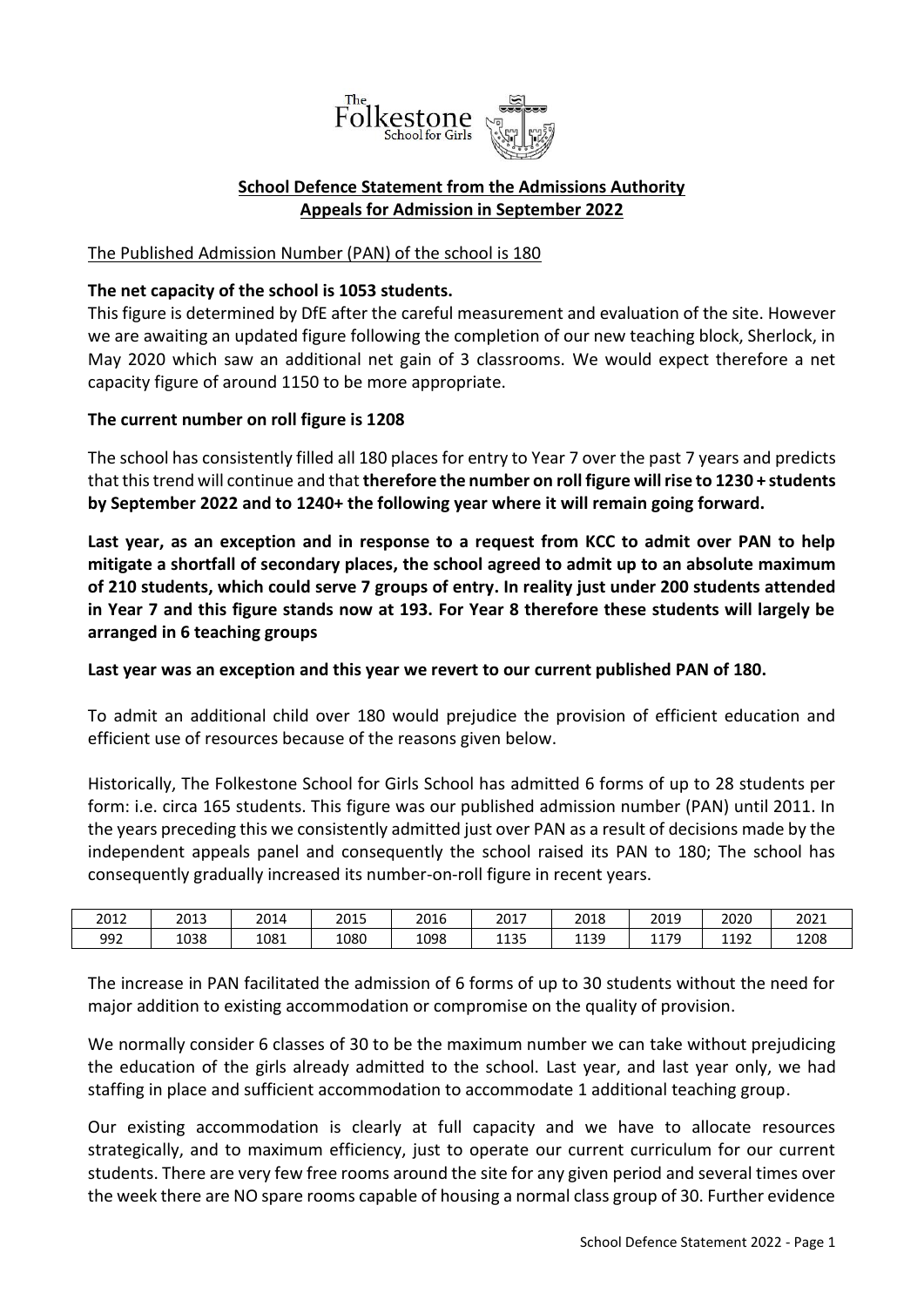of our stretched capacity can be found during exam season, where we often have to resort to using office space to room smaller examination groups and during parent's evenings, where each extra student equates to 10 extra appointments to accommodate.

In addition, we also have problems enabling girls to have lunch in a dignified and appropriate manner because of a lack of space. Despite utilising a longer than average lunch break (1 hour), students are still confined to eating in the Main School Hall. This space is also fully utilised teaching space and a main examination centre. It is therefore regularly unavailable and even when available as an eating space, lunch is necessarily curtailed to allow appropriate cleaning in advance of afternoon lessons. In short, we have barely sufficient space at present so do not wish to make matters worse by admitting over PAN. In addition, lunchtime queues are further exacerbated when students are admitted over PAN. Individually each student has no significant impact but as a result of decisions made by the independent appeals panel in recent years, cumulatively we now have some 34 additional students to cater for each lunchtime. In admitting over PAN this year that will be further exacerbated.

To further illustrate the current constraints we mitigate, many teaching staff no longer have full time teaching rooms. Instead, they must now move around the site to different rooms to teach different groups. This is not ideal as it means transporting resources and wastes time, but we do it to make best use of existing space. Post 16 lessons (which tend to be smaller) are accommodated in smaller rooms to allow larger KS3/4 classes to be able to access larger rooms which are already in short supply.

The Principal is concerned that students in Years 7 and 8 should be in groups of no more than 30 for Science and PE, in particular, for Health and Safety reasons related to practical work.

It is our conclusion that the school is **FULL** and cannot offer any further places over and above 180. The main reasons for this conclusion are:

- **1. The school already exceeds its recommended net capacity;**
- **2. Projected figures for next academic year, and beyond, suggest this will become more acute;**
- **3. There are limited rooms capable of accommodating individual classes of 30+;**
- **4. The current curriculum demand means almost all of these rooms are fully utilised in their own curriculum areas;**
- **5. The school already timetables imaginatively to maximise the use of its accommodation;**
- **6. We see little room for increasing capacity in individual classrooms and/or across the site.**
- **7.** The school infrastructure and systems are already operating at capacity canteen, **examinations and parents evenings are challenging and the daily flow of students between lessons causes bottle necks in corridors. Put simply the corridors are no wider and canteen no bigger but the school now has some 200+ students more than it had less than 10 years ago.**

We must also register our concerns at the potential impact on the quality of provision caused by increasing class size. Class sizes beyond 30 undoubtedly impact on the amount of teacher time for each individual student. Teachers also face increasing pressures marking additional work and therefore the quality of feedback, vital to secure progress, may also be negatively impacted.